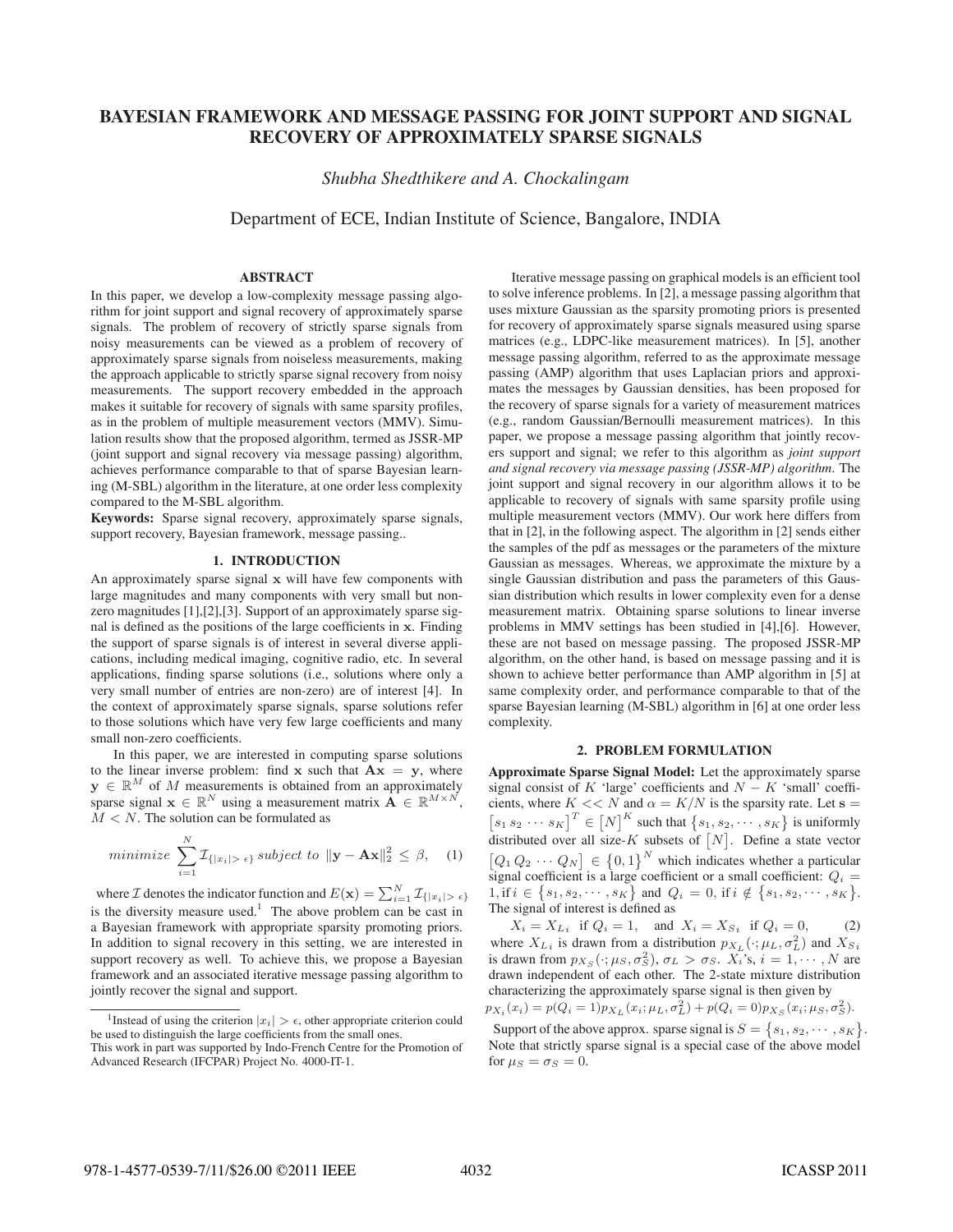**System Models:** A noiseless system model is given by  $Y = AX$ , where  $\mathbf{A} \in \mathbb{R}^{M \times N}$ ,  $M < N$ , is the measurement matrix,  $\mathbf{Y} \in$  $\mathbb{R}^{M \times L}$ ,  $L < M$ , is the collection of L measurement vectors (multiple measurement vectors), and **X**  $\in \mathbb{R}^{N \times L}$  is the collection of L vectors of unknown coefficients to be estimated. The L vectors of **X** of have a common sparsity profile (i.e., the same support). A more practical noisy system model is given by  $Y = AX + N$ , where  $N \in \mathbb{R}^{M \times L}$  is the noise vector whose entries are i.i.d Gaussian r.v's with zero mean and variance  $\sigma_n^2$ . The goal is to recover signal and support from the noiseless/noisy measurements.

We note that noisy measurements of a strictly sparse signal can be modeled approximately as noiseless measurements of an approximately sparse signal. Let **x** be a strictly sparse signal and  $\mathbf{x}' = \mathbf{x} + \mathbf{e}$ <br>be an approximately sparse signal. A poiseless measurement of  $\mathbf{x}'$ be an approximately sparse signal. A noiseless measurement of **x** of the form  $y = Ax'$  can be viewed as equivalent to the noisy<br>measurement  $y = Ax + n$  if  $n' = Ae$  has the same statistical measurement  $y = Ax + n$ , if  $n' = Ae$  has the same statistical<br>characteristics as **n**. The following lemma gives the the statistical characteristics as **n**. The following lemma gives the the statistical characteristics of  $e$  for  $n$  and  $n'$  to have the same distribution. We state the lemma for  $L = 1$  (single measurement vector (SMV)). It can be easily extended to  $L > 1$  (MMV).

**Lemma 1** *If*  $\mathbf{A} \in \mathbb{R}^{M \times N}$ ,  $M < N$ , with i.i.d entries from  $\mathcal{N}(0, \sigma_a^2)$ ,  $\mathbf{n} \in \mathbb{R}^M$  with i.i.d entries from  $\mathcal{N}(0, \sigma_n^2)$  and e whose<br>entries are i.i.d and distributed from  $\mathcal{N}(0, \sigma^2)$ , then  $\mathbf{n}' - \mathbf{A} \mathbf{e}$  has *entries are i.i.d and distributed from*  $\mathcal{N}(0, \sigma_e^2)$ , *then*  $\mathbf{n}' = \mathbf{Ae}$  *has the same distribution as that of* **n***, where*  $\sigma_e^2 = \frac{\sigma_n^2}{N\sigma_a^2}$ .

Once a measurement is made, matrix **A** is not random anymore. Thus, **n**<sup>'</sup> is not i.i.d but has  $\sigma_e^2 I A A^T$  as the covariance matrix. However, for reasonable problem dimensions,  $AA<sup>T</sup>$  will be close to identity. Therefore, this approximate equivalence in the distribution of **n** and **n**- will be used to characterize the priors in the recovery of strictly sparse signals from noisy measurements. This leads to the following statistical characterization of **x'**:

$$
p_{X'_i}(x'_i) = \{p(Q_i = 1)p_{X_L}(x'_i; \mu_L, \sigma_L^2) + p(Q_i = 0)\delta(x'_i)\} \times \mathcal{N}(x'_i; 0, \sigma_e^2),
$$
\n(3)

where  $*$  is convolution operator and  $\delta(.)$  is Dirac delta function.

#### 3. BAYESIAN FRAMEWORK

Bayesian Inference Problem: Recovery of an approximately sparse signal can be stated as the optimization problem (1), which can be viewed as a regression problem. This, in turn, can be viewed as a Bayesian inference problem with the solution being equivalent to the maximum a posteriori probability (MAP) estimate of **x** as

$$
\widehat{\mathbf{x}} = \arg \max_{\mathbf{x}} \underbrace{\exp\{-\|\mathbf{y} - \mathbf{A}\mathbf{x}\|_2^2\}}_{likelihood} \underbrace{\exp\{-\lambda E(\mathbf{x})\}}_{sparsity \, promoting \, prior} . \tag{4}
$$

where  $\lambda$  is regularization parameter, and  $E(\mathbf{x})$  is diversity measure. Sparse Bayesian Prior: A popular choice of sparsity promoting prior is a Gaussian distribution, parametrized by (inverse) variance controlling hyperparameters [7],[6], given by

$$
p(\mathbf{x}|\gamma_1,\cdots,\gamma_N) = \prod_{i=1}^N \left[ (2\pi)^{-1/2} \gamma_i^{1/2} \exp\left(\frac{-\gamma_i x_i^2}{2}\right) \right], \quad (5)
$$

where  $\gamma_1, \cdots, \gamma_N$  are the N hyperparameters independently controlling the variance of the signal components. Here, we choose the state  $Q_i$  of the approximately sparse signal as the hyperparameter.  $p(x_i|Q_i)$  is Gaussian and is given as  $p(x_i|Q_i = 1) = \mathcal{N}(x_i; 0, \sigma_L^2)$ <br>and  $p(x_i|Q_i = 0) = \mathcal{N}(x_i; 0, \sigma_L^2)$ . Thus,  $p(x_i)$  is given as and  $p(x_i|Q_i = 0) = \mathcal{N}(x_i; 0, \sigma_S^2)$ . Thus,  $p(x_i)$  is given as

$$
p(x_i) = p(Q_i = 1) \mathcal{N}(x_i; 0, \sigma_L^2) + p(Q_i = 0) \mathcal{N}(x_i; 0, \sigma_S^2), \quad (6)
$$

giving rise to a 2-state mixture Gaussian prior. The  $Q_i$ 's are independent Bernoulli r.v's. To ensure that the prior  $p(x_i)$  adequately represents the statistical characteristics of an approximately sparse signal with K large coefficients, we choose  $p(Q_i = 1) = \alpha$  (i.e., sparsity rate  $K/N$ ) if  $\alpha$  is known, or use an estimate of  $\alpha$ .

Signal and Support Recovery: The MAP estimate of **x** can be obtained by marginalizing out the hyperparameters from the complete posterior distribution  $p(\mathbf{x}, \mathbf{q}|\mathbf{y})$ , as

$$
\widehat{\mathbf{x}}_{MAP} = \underset{\mathbf{x}}{\arg \max} \sum_{\mathbf{q} \in \{0,1\}^N} p(\mathbf{x}|\mathbf{y}, \mathbf{q}) p(\mathbf{q}|\mathbf{y}), \quad (7)
$$

where  $\mathbf{q} = [q_1 \ q_2 \cdots q_N]^T \in \{0,1\}^N$  denotes the sparsity profile of  $\mathbf{x}$ , and the posterior distribution of the hyperparameters  $p(\mathbf{q}|\mathbf{x})$ ,  $\infty$ **x**, and the posterior distribution of the hyperparameters  $p(\mathbf{q}|\mathbf{y}) \propto$  $p(\mathbf{y}|\mathbf{q})p(\mathbf{q})$  is obtained by marginalizing out **x** as

$$
p(\mathbf{q}|\mathbf{y}) \propto \left( \int_{\mathbf{x}} p(\mathbf{y}|\mathbf{x}) p(\mathbf{x}|\mathbf{q}) d\mathbf{x} \right) p(\mathbf{q}).
$$
 (8)

The support is recovered from the posterior distribution of  $Q_i$ 's as

$$
\widehat{S} = \{i : p(Q_i = 1 | \mathbf{y}) \ge p(Q_i = 0 | \mathbf{y})\}.
$$
\nWe see that in the above Bayesian framework, support recovery is

an integral part of signal recovery. In MMV settings [4], a more accurate recovery of support can be made compared to that in SMV settings because of the availability of multiple measurements of signal vectors with the same sparsity profile, which can lead to improved signal recovery.

#### 4. PROPOSED JSSR-MP ALGORITHM

*Notation of Indices:* The letters  $u, v, w$  denote indices in  $[M] \equiv$  $\{1, \dots, M\}$ , letters  $i, j, k$  denote indices in  $[N] \equiv \{1, \dots, N\}$ , and letters  $l, m, n$  denote indices in  $[L] \equiv \{1, \dots, L\}.$ 

The factor graph representing the joint distribution of the signal, hyperparameters, and observed measurements for our problem in MMV setting is shown in Fig. 1. We have two types of variable nodes; *hyperparameter variable nodes (HVN)* representing  $q_i$ ,  $i = 1, \cdots N$ , and *signal variable nodes (SVN)* representing signal components  $x_{il}$ ,  $i = 1, \cdots, N, l = 1, \cdots, L$ . We have two types of constraint nodes; one gives the relationship between signal components and observed measurements (*measurement factor nodes (MFN)*), and the other connects HVNs & SVNs and determines the conditional distribution of signal given the hyperparameter; call these nodes, wil's, as *prior-mixing factor nodes (PFN)*.



Fig. 1. Factor graph for joint support and signal recovery.

Message Passing Algorithm: Belief propagation (BP) is known to give the exact marginal when the factor graph is a tree. The factor graph in our problem (Fig. 1) is loopy. We apply BP on this factor graph treating it as a loop-free graph, and compute approximate marginal posterior distributions of the signal components  $(x_{il})$  and hyperparameters  $(q_i)$ , conditioned on the observed measurements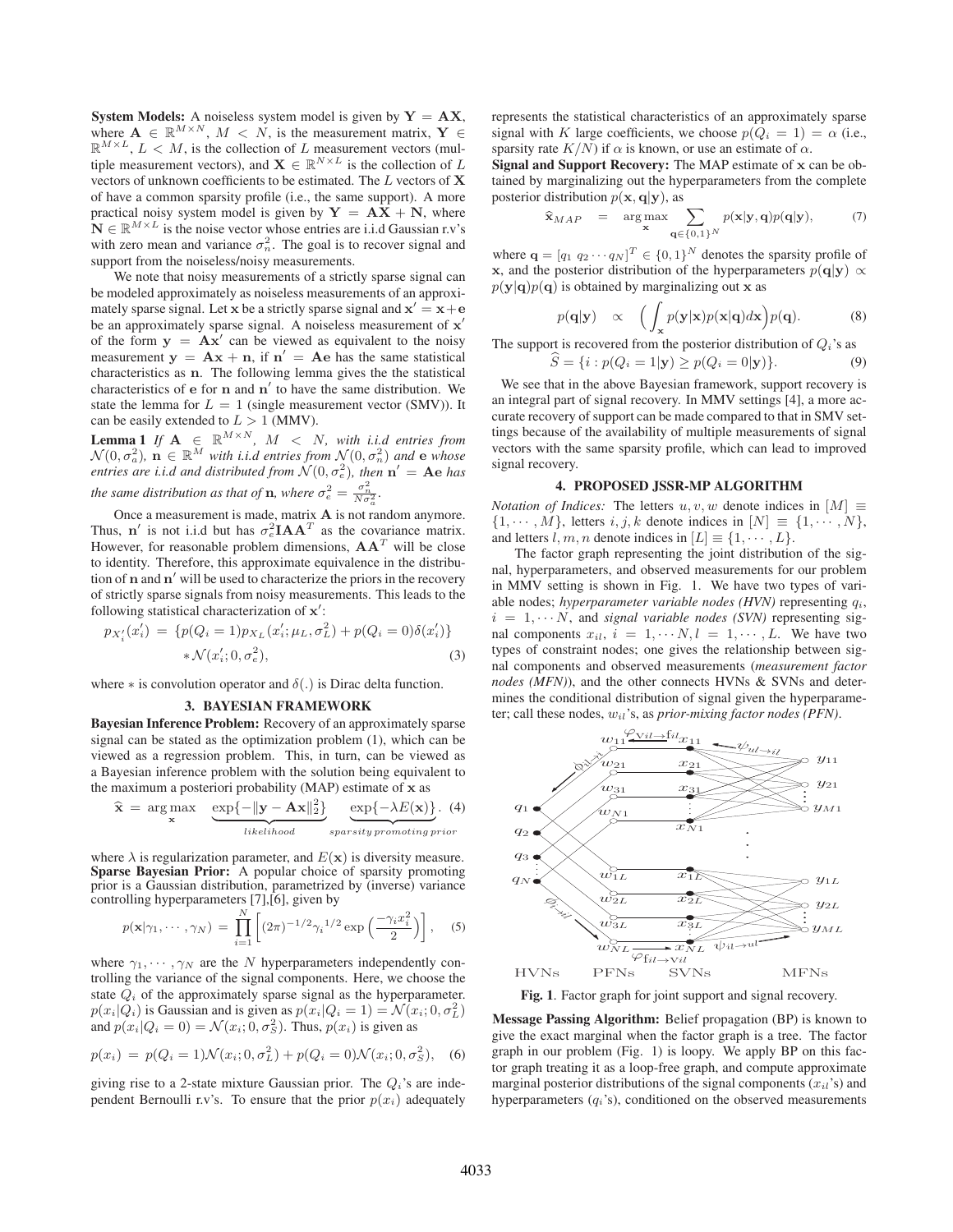| Message                                       | From       | To         | Nature of message.      | Parameters                                                                                                                                                                                                                                                                                                                                                                                                                            |
|-----------------------------------------------|------------|------------|-------------------------|---------------------------------------------------------------------------------------------------------------------------------------------------------------------------------------------------------------------------------------------------------------------------------------------------------------------------------------------------------------------------------------------------------------------------------------|
| $\psi_{ul\to il}$                             | <b>MFN</b> | <b>SVN</b> | <b>Gaussian Density</b> | $\psi_{ul\rightarrow il}^t : \mathcal{N}(\cdot; \mu_{ul\rightarrow il}^t, v_{ul\rightarrow il}^t)$ , where                                                                                                                                                                                                                                                                                                                            |
|                                               |            |            |                         | $\mu_{ul \to il}^t = \frac{1}{a_{ui}} \{ y_{ul} - \sum_{l,i} a_{uj} \mu_{jl \to ul}^{t-1} \}, \, v_{ul \to il}^t = \frac{1}{a_{ui}^2} \sum_{l,i} a_{uj}^2 v_{jl \to ul}^{t-1}$                                                                                                                                                                                                                                                        |
| $\psi_{il}$                                   | <b>SVN</b> | <b>MFN</b> | <b>Gaussian Density</b> | $\psi_{il}^t : \mathcal{N}(\cdot; \mu_{il}^t, v_{il}^t)$ , where                                                                                                                                                                                                                                                                                                                                                                      |
|                                               |            |            | (Broadcast Message)     | $\begin{array}{l} \mid \; \upsilon_{il}^{t}=\Big(\frac{1}{(\hat{\sigma}_{il}^{t})^{2}}+\frac{1}{\upsilon^{t}}\Big)^{-1},\;\mu_{il}^{t}=\Big(\frac{\tilde{\mu}_{il}^{t}}{(\hat{\sigma}_{il}^{t})^{2}}+\frac{\mu_{vil\rightarrow \text{f}_{il}}^{t}}{\upsilon^{t}}\Big)\upsilon_{il}^{t}\\ \psi_{il\rightarrow ul}^{t-1}: \mathcal{N}(\cdot;\mu_{il\rightarrow ul}^{t-1},\upsilon_{il\rightarrow ul}^{t})\text{, where} \end{array}$    |
| $\psi_{il \to ul}$                            | <b>SVN</b> | <b>MFN</b> | <b>Gaussian Density</b> |                                                                                                                                                                                                                                                                                                                                                                                                                                       |
|                                               |            |            | (Extracted Message)     | $\mu_{il \to ul}^{t-1} = \left( \frac{\mu_{il}^{t-1}}{\nu_{i,l}^{t-1}} - \frac{\mu_{ul \to il}^{t-1}}{\nu_{ul \to ul}^{t-1}} \right) v_{il \to ul}^{t-1}, \ v_{il \to ul}^{t-1} = \left( \frac{1}{\nu_{il}^{t-1}} - \frac{1}{\nu_{ul \to il}^{t-1}} \right)^{-1}$                                                                                                                                                                     |
| $\varphi_{\mathrm{V}il \to \mathrm{f}il}$     | <b>SVN</b> | <b>PFN</b> | <b>Gaussian Density</b> | $\varphi_{\mathbf{V}il \rightarrow \mathbf{f}il}^t : \mathcal{N}(\cdot; \mu_{\mathbf{V}il \rightarrow \mathbf{f}il}^t, v_{\mathbf{V}il \rightarrow \mathbf{f}il}^t),$ where                                                                                                                                                                                                                                                           |
|                                               |            |            |                         | $\begin{array}{l} {v_{\mathrm{vi} \to \mathrm{f}il}^t} = {\Big( {\sum\limits_{u = 1}^u {\frac{1}{{v_{ul}^t} - i}} } \Big)^{ - 1}},{\mu _{\mathrm{vi} \to \mathrm{f}il}^t} = {\Big( {\sum\limits_{u = 1}^M {\frac{{\mu _{ul \to il}^t}}{{v_{ul \to il}^t}}} } \Big)v_{\mathrm{vi} \to \mathrm{f}il}^t}\\ {\varphi _{\mathrm{f}il \to \mathrm{vi}l}^t} = \zeta _i^t{\mathcal{N}(\cdot;0,\sigma _L^2)} + \big( {1 - \zeta _i^t} \big){\$ |
| $\varphi_{\mathrm{f}_{il}\to\mathrm{V}_{il}}$ | <b>PFN</b> | <b>SVN</b> | Gaussian Mixture        |                                                                                                                                                                                                                                                                                                                                                                                                                                       |
| $\phi_{il\rightarrow i}$                      | <b>PFN</b> | <b>HVN</b> | LLR                     |                                                                                                                                                                                                                                                                                                                                                                                                                                       |
| $\phi_{i\rightarrow il}$                      | <b>HVN</b> | <b>PFN</b> | $\zeta_i$               | $\zeta_i^t$ , $\zeta_i^0 = \widehat{\alpha}$ , where $\widehat{\alpha} = \frac{1}{(\sigma_\tau^2 - \sigma_\infty^2)} \left( \frac{1}{MLN\sigma_\infty^2} \ \mathbf{Y}\ _F^2 - \sigma_S^2 \right)$                                                                                                                                                                                                                                     |

**Table 1.** Messages and their parameters.  $\mathcal{N}(\cdot; a, b)$  denotes Gaussian distribution with mean a and variance b.

(Y). This results in computational efficiency as well as good performance. Treating the graph as loop-free, the marginal posterior distributions of  $x_{il}$ 's and  $q_i$ 's are given by

$$
p(x_{il}|\mathbf{Y}) \propto \prod_{u=1}^{M} p(y_{ul}|x_{il})
$$
  
 
$$
\cdot [\zeta_i \mathcal{N}(x_{il}; 0, \sigma_L^2) + (1 - \zeta_i) \mathcal{N}(x_{il}; 0, \sigma_S^2)], \quad (10)
$$

where 
$$
\zeta_i = p(Q_i = 1 | \mathbf{Y})
$$
, and  
\n
$$
p(q_i | \mathbf{Y}) \propto \prod_{l=1}^{L} \int_{x_{il}} \prod_{\mathbf{v} \in \mathbf{Y}}^{M} p(y_{ul} | x_{il}) p(x_{il} | q_i) dx_{il} p(q_i).
$$
 (11)

 $\frac{1}{l-1}$   $\frac{1}{l}$   $\frac{1}{u-1}$ The various messages and their nature/parameters are summarized in Table I. The computations carried out and messages passed in each iteration of the algorithm are described below.

*Message Passing:* In each iteration, HVNs compute the approximate posterior distribution  $p(Q_i|\mathbf{Y})$  and pass  $\phi_{i\rightarrow i,l} := (\zeta_i)$ , where  $\zeta_i = p(Q_i = 1|\mathbf{Y})$  to the PFNs. At the PFNs, the constraint function  $p(x_{il}|Q_i)$  is marginalized w.r.t  $q_i$  to obtain  $p(x_{il})$ , which is a mixture of two Gaussians with  $\zeta_i$  governing the ratio in which the two distributions are mixed. The PFNs pass the parameters of this mixture to the SVNs, i.e.,  $\varphi_{\text{fi}\to \text{Vil}} := (\zeta_i, \sigma_L^2, \sigma_S^2)$ . At the SVNs, the Gaussian mixture is approximated by a single Gaussian density the Gaussian mixture is approximated by a single Gaussian density  $\mathcal{N}(:, 0, (\tilde{\sigma}_{il})^2)$ , where  $(\tilde{\sigma}_{il})^2 = \zeta_i \sigma_L^2 + (1 - \zeta_i) \sigma_S^2$ . The messages to MENs from SVNs (i.e.,  $\psi_{l_1}$ ,  $\zeta_{l_2}$ ) are computed by taking the to MFNs from SVNs (i.e.,  $\psi_{il \to ul}$ 's) are computed by taking the product of messages coming to SVNs from MFNs ( $\psi_{ul\rightarrow il}$ ) and this single Gaussian density. The approximation of the mixture to single Gaussian at the SVNs facilitates the use Gaussian BP [8] and the associated computationally efficient broadcast messaging strategy. Accordingly, the SVNs broadcast the messages  $\psi_{il}$ .

At the MFNs, relevant messages are extracted from these broadcast messages (which are Gaussian densities), which are then multiplied with the constraint function (defined by  $\delta_{\{y_{nl} = \mathbf{a}_u \cdot \mathbf{x}_n\}}$ , which denotes a Dirac distribution on the hyperplane  $y_{ul} = \mathbf{a}_u \cdot \mathbf{x}_l$ , and marginalized to obtain the new messages  $\psi_{ul\rightarrow il}$  to be sent to SVNs. The SVNs take the product of these messages  $\psi_{ul\rightarrow il}$  coming from MFNs, and send the parameters of the resultant Gaussian density to the PFNs via  $\varphi_{\mathrm{V}i\mathrm{l}\rightarrow\mathrm{f}i\mathrm{l}}$  messages. The PFNs take the product of the  $\varphi_{\mathrm{V}il\rightarrow \mathrm{f}il}$  messages coming from SVNs and the constraint function  $p(x_{il}|Q_i)$ , and marginalize with respect to  $x_{il}$  to obtain  $\int_{x_{il}} \varphi_{\text{V}il}\rightarrow \text{f}il p(x_{il}|Q_i) dx_{il}$ , and compute the LLRs

$$
\Lambda_{il} = \log \left\{ \frac{\int_{x_{il}} \varphi_{\text{Vil}\to\text{fi}} p(x_{il}|Q_i = 1) dx_{il}}{\int_{x_{il}} \varphi_{\text{Vil}\to\text{fi}} p(x_{il}|Q_i = 0) dx_{il}} \right\}.
$$
 (12)

PFNs send these LLRs as  $\phi_{il\rightarrow i}$  messages to HVNs. At the *i*th HVN, approximate posterior distribution  $p(Q_i|\mathbf{Y})$  is computed by taking the sum of all the incoming LLRs along with the LLR of the prior density  $\Lambda_i = \sum_{l=1}^L \Lambda_{il} + \Lambda_i^0$ , where  $\Lambda_i^0 = \log \left( \frac{p(Q_i=1)}{p(Q_i=0)} \right)$ is the prior. Messages are exchanged for a certain number of iterations. The marginals of the hyperparameters at the end are used to recover the support  $\tilde{S}$  (and also the sparsity profile  $\hat{q}$ ) as per (9). The algorithm is then re-initialized with the recovered sparsity profile **<sup>q</sup>**; i.e., the priors of the signal components are re-initialized as:  $p(x_{il}) = \mathcal{N}(\cdot; 0, \sigma_L^2)$  if  $\hat{q}_i = 1$ , and  $p(x_{il}) = \mathcal{N}(\cdot; 0, \sigma_S^2)$  if  $\hat{q}_i = 0$ . Messages are exchanged between SVNs and MENs for  $\hat{q}_i = 0$ ). Messages are exchanged between SVNs and MFNs for several iterations, after which the marginal posterior distribution of signal components are computed, which are used to recover **X** .

To improve the convergence behavior of the algorithm, we have applied damping [9] to the messages, where, in each iteration, a message is computed as a weighted average of the old message (of the previous iteration) and the newly evaluated message (of the current iteration).  $\beta_m$ ,  $\beta_q$ ,  $\beta_s$  are the damping factors for messages  $\psi$ ,  $\phi$  and signal  $\hat{x}_{il}$ 's, respectively. For recovery of strictly sparse signals from noisy measurements,  $\sigma_L$  and  $\sigma_S$  values to be used in the recovery algorithm have to be updated according to *Lemma 1* using  $\sigma_n$ , and, in addition, in the final step all those signal components whose  $\hat{q}_i$  turn out to be zero are set to zero.

Complexity: The proposed JSSR-MP algorithm has a complexity of order  $\mathcal{O}(MNL)$ . Since  $L \ll M$  typically, the complexity order is  $\mathcal{O}(MN)$ . This complexity is one order less in M compared to that of M-SBL algorithm in [6], whose complexity is  $\mathcal{O}(M^2N +$  $M<sup>2</sup>L$ ). Thus, in the proposed algorithm, the approximation of the Gaussian mixture by a single Gaussian density at the SVNs, the consequent use of Gaussian BP, and the associated broadcast messaging strategy has led to a computationally efficient solution whose complexity is linear in M and N.

# 5. SIMULATION RESULTS

*Experiment 1:* In this experiment, we compare the mean square error (MSE) performance of the proposed JSSR-MP algorithm with those of the AMP algorithm in [5] and the CoSaMP algorithm in [11] for the case of noiseless measurements of *approximately sparse signals* with  $L = 1$  (i.e., SMV). The MSE results as a function of M are shown in Fig. 2 for  $N = 500$ ,  $\sigma_L = 10$ ,  $\sigma_S = 1$ ,  $\sigma_n = 0$ , and  $K = 50, 100$ . The damping factors used are  $\beta_m = 0.5, \beta_q = 0.3$ ,  $\beta_s = 0.3$ . In addition to the MSE plots for JSSR-MP, AMP and